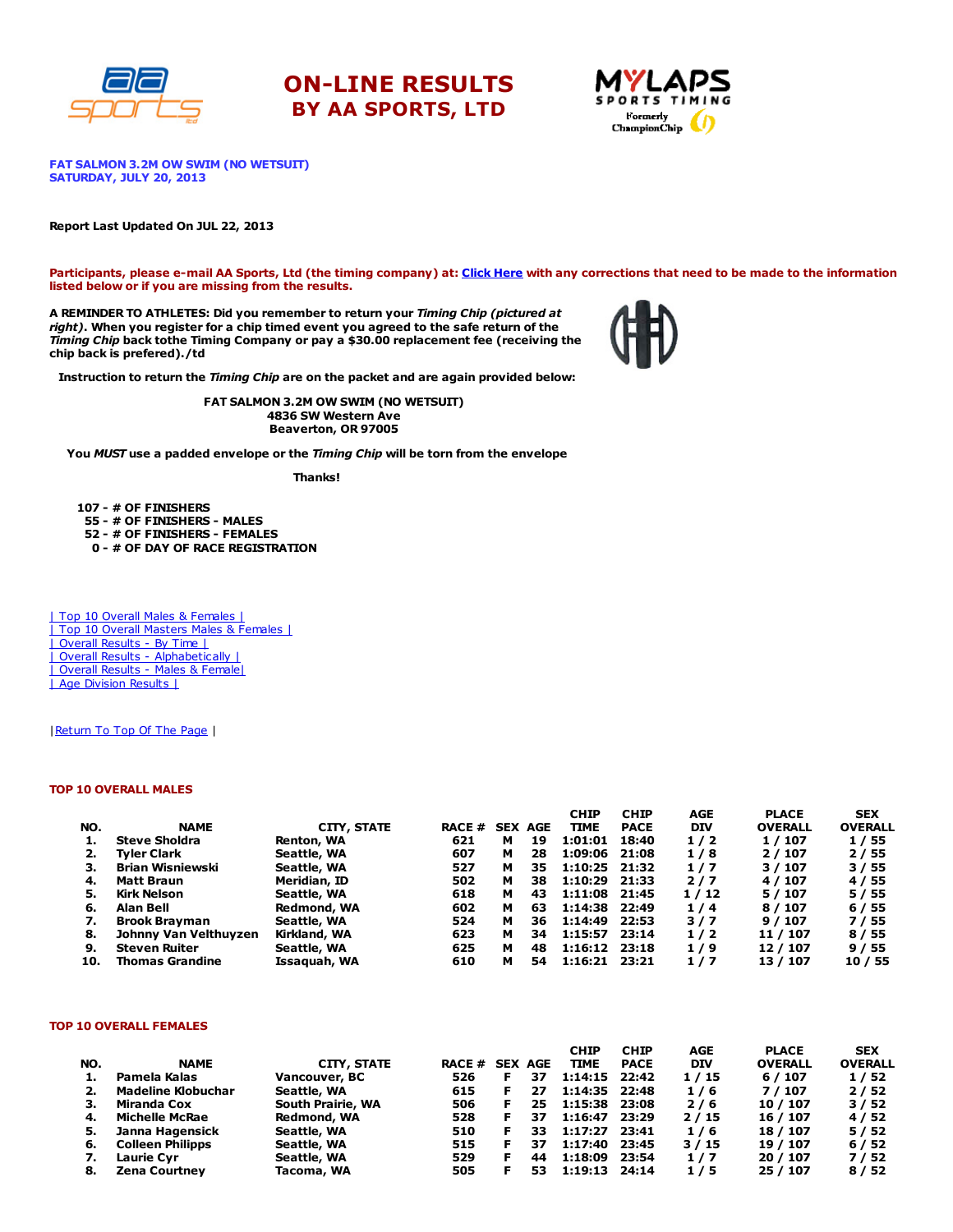| 9. Jennifer Gardiner | Seattle, WA |  |  |  | 509 F 34 1:20:27 24:36 2/6 29/107 9/52  |  |
|----------------------|-------------|--|--|--|-----------------------------------------|--|
| 10. Marisa Chang     | Seattle, WA |  |  |  | 606 F 25 1:20:47 24:42 3/6 30/107 10/52 |  |

# | Return To Top Of The Page |

## TOP 10 OVERALL MASTERS MALES

|     |                        |                        |               |   |                | <b>CHIP</b>     | <b>CHIP</b> | AGE        | <b>PLACE</b>   | <b>SEX</b>     |
|-----|------------------------|------------------------|---------------|---|----------------|-----------------|-------------|------------|----------------|----------------|
| NO. | <b>NAME</b>            | CITY, STATE            | <b>RACE #</b> |   | <b>SEX AGE</b> | <b>TIME</b>     | <b>PACE</b> | <b>DIV</b> | <b>OVERALL</b> | <b>OVERALL</b> |
|     | Kirk Nelson            | Seattle, WA            | 618           | м | 43             | 1:11:08         | 21:45       | 1/12       | 5/107          | 5/55           |
| 2.  | Alan Bell              | Redmond, WA            | 602           | м | 63             | 1:14:38 22:49   |             | 1/4        | 8 / 107        | 6/55           |
| з.  | <b>Steven Ruiter</b>   | Seattle, WA            | 625           | м | 48             | $1:16:12$ 23:18 |             | 1/9        | 12 / 107       | 9/55           |
| 4.  | <b>Thomas Grandine</b> | Issaguah, WA           | 610           | м | 54             | $1:16:21$ 23:21 |             | 1/7        | 13 / 107       | 10/55          |
| 5.  | <b>Mike Shultz</b>     | <b>Woodinville, WA</b> | 622           | м | 42             | 1:16:32 23:24   |             | 2/12       | 14 / 107       | 11 / 55        |
| 6.  | Doug Portelance        | <b>Redmond, WA</b>     | 516           | м | 55             | 1:17:14 23:37   |             | 1/3        | 17 / 107       | 13 / 55        |
| 7.  | <b>Fred Ingham</b>     | Seattle, WA            | 511           | м | 46             | 1:18:27         | 23:59       | 2/9        | 21 / 107       | 14 / 55        |
| 8.  | <b>Daniel Smith</b>    | Auburn, WA             | 421           | м | 50             | 1:18:58         | 24:09       | 2/7        | 22 / 107       | 15 / 55        |
| 9.  | <b>Bill Ireland</b>    | Venice, CA             | 614           | м | 53             | 1:19:02 24:10   |             | 3/7        | 24 / 107       | 17/55          |
| 10. | <b>James Devere</b>    | <b>Richland, WA</b>    | 304           | м | 41             | 1:19:46 24:24   |             | 3/12       | 27 / 107       | 19 / 55        |

## TOP 10 OVERALL MASTERS FEMALES

|                           |                    |     |    |               | <b>CHIP</b>    | <b>CHIP</b> |                                                                             |                | <b>SEX</b>                 |
|---------------------------|--------------------|-----|----|---------------|----------------|-------------|-----------------------------------------------------------------------------|----------------|----------------------------|
| <b>NAME</b>               | <b>CITY, STATE</b> |     |    |               | <b>TIME</b>    | <b>PACE</b> | <b>DIV</b>                                                                  | <b>OVERALL</b> | <b>OVERALL</b>             |
| Laurie Cvr                | Seattle, WA        | 529 | F  | 44            | 1:18:09        | 23:54       | 1/7                                                                         | 20 / 107       | 7/52                       |
| <b>Zena Courtney</b>      | Tacoma, WA         | 505 | F  | 53            | 1:19:13        | 24:14       | 1/5                                                                         | 25 / 107       | 8/52                       |
| <b>Wendy Vandesompele</b> | Vashon, WA         | 519 | F. | 47            |                |             | 1/4                                                                         | 38 / 107       | 13/52                      |
| Valerie Hagopian          | Long Beach, CA     | 305 | F  | 51            | 1:26:31        | 26:27       | 2/5                                                                         | 48 / 107       | 20/52                      |
| <b>Jennifer Farinas</b>   | Renton, WA         | 407 | F  | 41            | 1:28:10        | 26:58       | 2/7                                                                         | 54 / 107       | 22/52                      |
| Susan Tanabe              | Seattle, WA        | 426 |    | 41            |                |             | 3/7                                                                         | 55 / 107       | 23/52                      |
| <b>Jessie Hickel</b>      | Auburn, WA         | 613 | Е  | 54            |                |             | 3/5                                                                         | 58 / 107       | 25/52                      |
| Jennifer Southwell        | Burien, WA         | 525 | Е  | 47            |                |             | 2/4                                                                         | 59 / 107       | 26/52                      |
| Mary Lippold              | Seattle, WA        | 414 | Е  | 57            | 1:29:39        | 27:25       | 1/2                                                                         | 60 / 107       | 27/52                      |
| Jennifer Nevitt           | Issaguah, WA       | 514 | F  | 51            |                | 28:30       | 4/5                                                                         | 68 / 107       | 31/52                      |
|                           |                    |     |    | <b>RACE #</b> | <b>SEX AGE</b> |             | 1:23:01 25:23<br>1:28:32 27:04<br>1:29:18 27:19<br>1:29:21 27:19<br>1:33:12 |                | <b>AGE</b><br><b>PLACE</b> |

# | Return To Top Of The Page |

# MEN'S & WOMEN'S OVERALL RESULTS - 3 MILE NO WETSUIT

|     |                           |                        |       |   |                | <b>CHIP</b> | <b>CHIP</b> | <b>AGE</b> | <b>PLACE</b>   | <b>SEX</b>     |
|-----|---------------------------|------------------------|-------|---|----------------|-------------|-------------|------------|----------------|----------------|
| NO. | <b>NAME</b>               | <b>CITY, STATE</b>     | RACE# |   | <b>SEX AGE</b> | <b>TIME</b> | <b>PACE</b> | <b>DIV</b> | <b>OVERALL</b> | <b>OVERALL</b> |
| 1.  | <b>Steve Sholdra</b>      | Renton, WA             | 621   | м | 19             | 1:01:01     | 18:40       | 1/2        | 1/107          | 1/55           |
| 2.  | <b>Tyler Clark</b>        | Seattle, WA            | 607   | м | 28             | 1:09:06     | 21:08       | 1/8        | 2/107          | 2/55           |
| з.  | <b>Brian Wisniewski</b>   | Seattle, WA            | 527   | м | 35             | 1:10:25     | 21:32       | 1/7        | 3/107          | 3/55           |
| 4.  | <b>Matt Braun</b>         | Meridian, ID           | 502   | м | 38             | 1:10:29     | 21:33       | 2/7        | 4/107          | 4 / 55         |
| 5.  | <b>Kirk Nelson</b>        | Seattle, WA            | 618   | м | 43             | 1:11:08     | 21:45       | 1/12       | 5/107          | 5 / 55         |
| 6.  | Pamela Kalas              | Vancouver, BC          | 526   | F | 37             | 1:14:15     | 22:42       | 1/15       | 6/107          | 1/52           |
| 7.  | <b>Madeline Klobuchar</b> | Seattle, WA            | 615   | F | 27             | 1:14:35     | 22:48       | 1/6        | 7 / 107        | 2/52           |
| 8.  | <b>Alan Bell</b>          | Redmond, WA            | 602   | м | 63             | 1:14:38     | 22:49       | 1/4        | 8 / 107        | 6/55           |
| 9.  | <b>Brook Brayman</b>      | Seattle, WA            | 524   | м | 36             | 1:14:49     | 22:53       | 3/7        | 9/107          | 7/55           |
| 10. | <b>Miranda Cox</b>        | South Prairie, WA      | 506   | F | 25             | 1:15:38     | 23:08       | 2/6        | 10 / 107       | 3/52           |
| 11. | Johnny Van Velthuyzen     | Kirkland, WA           | 623   | м | 34             | 1:15:57     | 23:14       | 1/2        | 11 / 107       | 8/55           |
| 12. | <b>Steven Ruiter</b>      | Seattle, WA            | 625   | м | 48             | 1:16:12     | 23:18       | 1/9        | 12 / 107       | 9/55           |
| 13. | <b>Thomas Grandine</b>    | Issaquah, WA           | 610   | м | 54             | 1:16:21     | 23:21       | 1/7        | 13 / 107       | 10/55          |
| 14. | <b>Mike Shultz</b>        | <b>Woodinville, WA</b> | 622   | м | 42             | 1:16:32     | 23:24       | 2/12       | 14 / 107       | 11 / 55        |
| 15. | <b>Robert Brannan</b>     | <b>Boston, MA</b>      | 604   | м | 36             | 1:16:44     | 23:28       | 4/7        | 15 / 107       | 12 / 55        |
| 16. | <b>Michelle McRae</b>     | Redmond, WA            | 528   | F | 37             | 1:16:47     | 23:29       | 2/15       | 16 / 107       | 4/52           |
| 17. | <b>Doug Portelance</b>    | Redmond, WA            | 516   | м | 55             | 1:17:14     | 23:37       | 1/3        | 17 / 107       | 13/55          |
| 18. | Janna Hagensick           | Seattle, WA            | 510   | F | 33             | 1:17:27     | 23:41       | 1/6        | 18 / 107       | 5/52           |
| 19. | <b>Colleen Philipps</b>   | Seattle, WA            | 515   | F | 37             | 1:17:40     | 23:45       | 3/15       | 19 / 107       | 6/52           |
| 20. | <b>Laurie Cyr</b>         | Seattle, WA            | 529   | F | 44             | 1:18:09     | 23:54       | 1/7        | 20 / 107       | 7/52           |
| 21. | <b>Fred Ingham</b>        | Seattle, WA            | 511   | м | 46             | 1:18:27     | 23:59       | 2/9        | 21/107         | 14 / 55        |
| 22. | <b>Daniel Smith</b>       | Auburn, WA             | 421   | м | 50             | 1:18:58     | 24:09       | 2/7        | 22 / 107       | 15 / 55        |
| 23. | <b>Matthew Woare</b>      | Seattle, WA            | 522   | м | 38             | 1:19:01     | 24:10       | 5/7        | 23 / 107       | 16 / 55        |
| 24. | <b>Bill Ireland</b>       | Venice, CA             | 614   | м | 53             | 1:19:02     | 24:10       | 3/7        | 24 / 107       | 17/55          |
| 25. | <b>Zena Courtney</b>      | Tacoma, WA             | 505   | F | 53             | 1:19:13     | 24:14       | 1/5        | 25 / 107       | 8/52           |
| 26. | <b>Colin Pippin-Timco</b> | Olympia, WA            | 313   | M | 27             | 1:19:36     | 24:21       | 2/8        | 26 / 107       | 18 / 55        |
| 27. | <b>James Devere</b>       | Richland, WA           | 304   | м | 41             | 1:19:46     | 24:24       | 3/12       | 27 / 107       | 19 / 55        |
| 28. | <b>Wesley Toller</b>      | Seattle, WA            | 423   | M | 48             | 1:20:24     | 24:35       | 3/9        | 28 / 107       | 20 / 55        |
| 29. | <b>Jennifer Gardiner</b>  | Seattle, WA            | 509   | F | 34             | 1:20:27     | 24:36       | 2/6        | 29 / 107       | 9/52           |
| 30. | <b>Marisa Chang</b>       | Seattle, WA            | 606   | F | 25             | 1:20:47     | 24:42       | 3/6        | 30 / 107       | 10 / 52        |
| 31. | <b>Jesse Heaton</b>       | <b>Bellevue, WA</b>    | 612   | м | 29             | 1:21:05     | 24:48       | 3/8        | 31/107         | 21 / 55        |